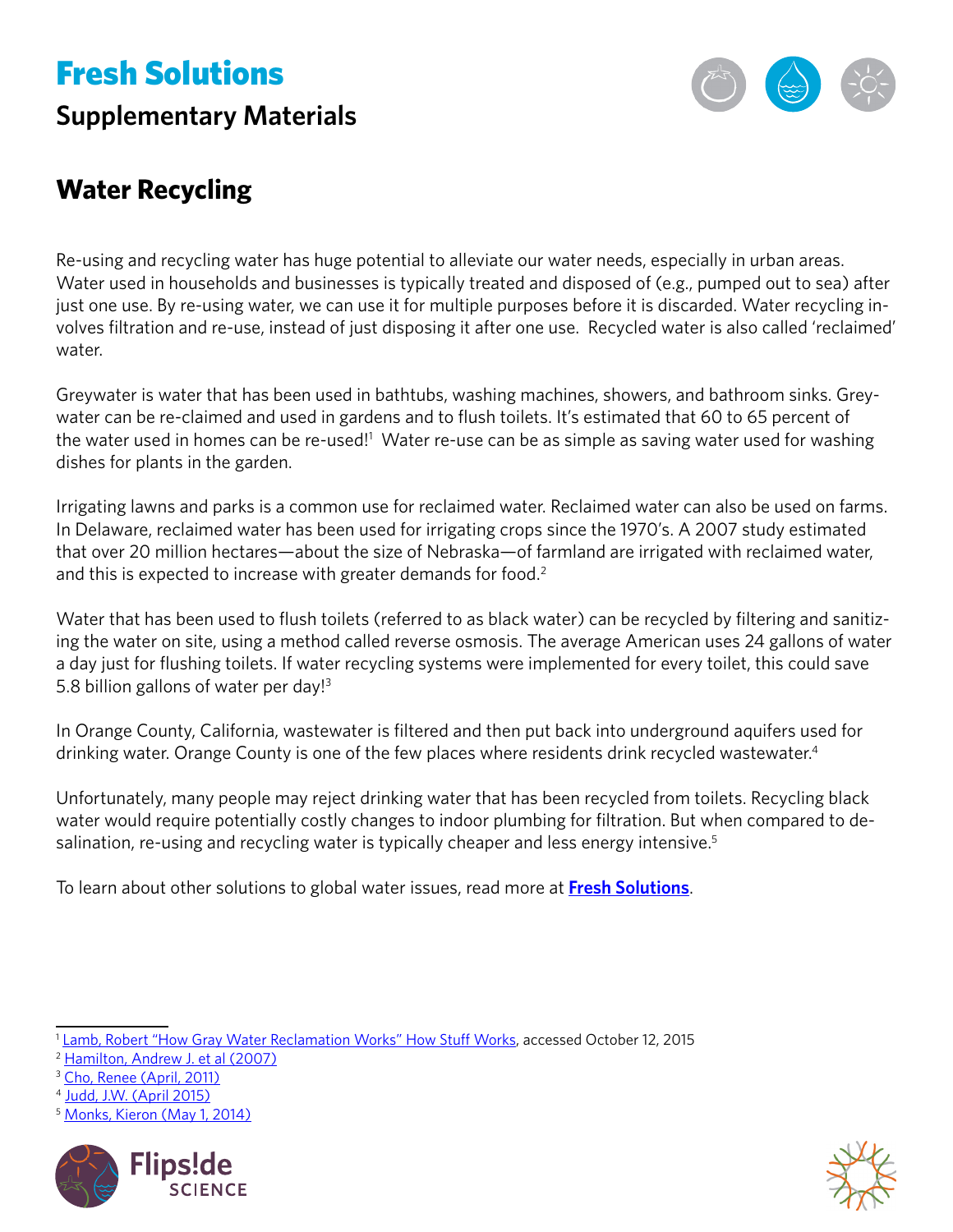

### **Weighing the Benefits and Drawbacks of Recycling Waste Water**

| For a complex problem, we need<br>to evaluate how a solution fares<br>across multiple dimensions: | <b>Benefits</b> | <b>Drawbacks</b> |
|---------------------------------------------------------------------------------------------------|-----------------|------------------|
| <b>Environmental</b><br><b>Factors</b>                                                            |                 |                  |
| <b>Social &amp; Cultural</b><br><b>Factors</b>                                                    |                 |                  |
| <b>Economic</b><br><b>Factors</b>                                                                 |                 |                  |